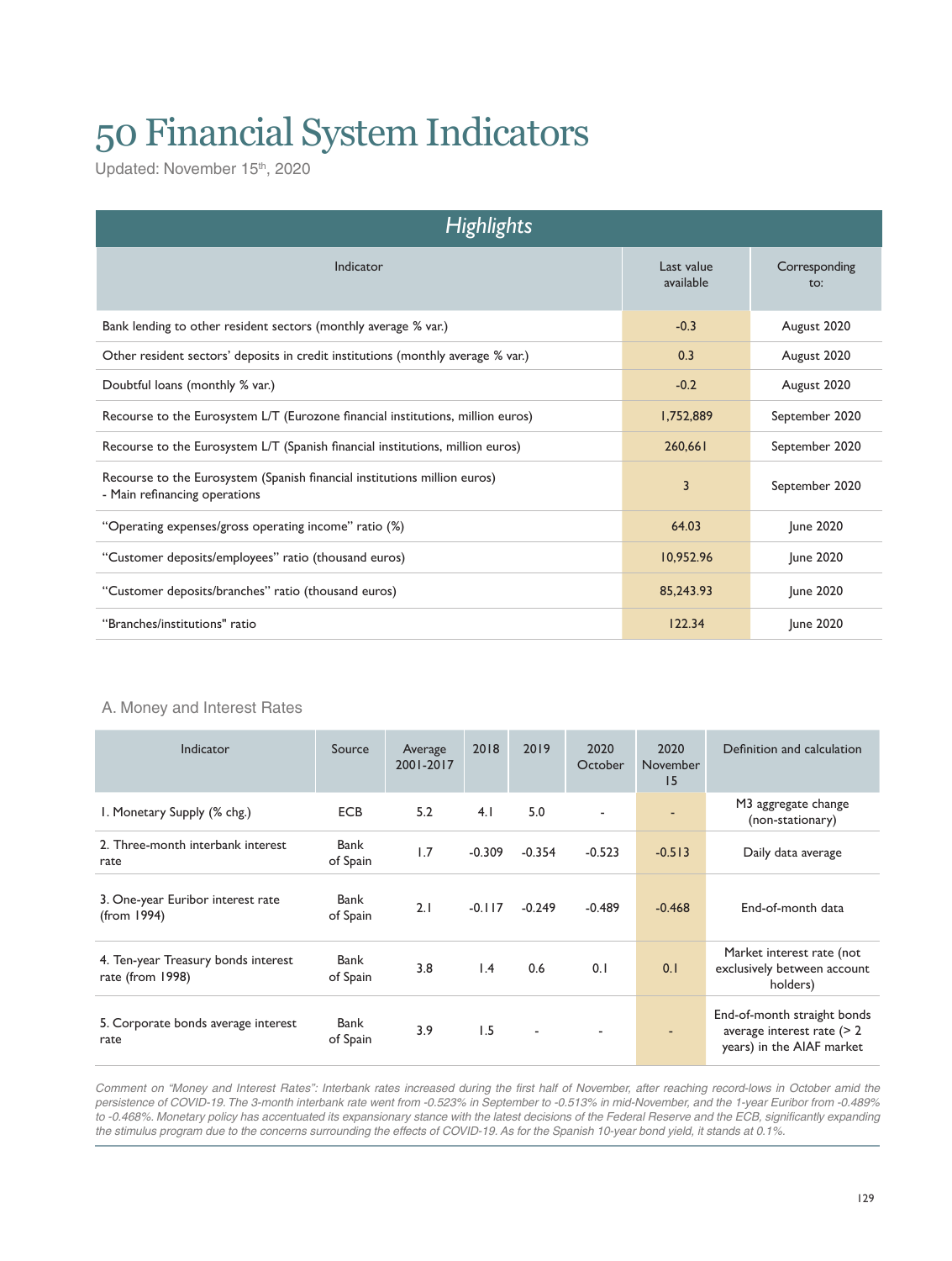## B. Financial Markets

| Indicator                                                                            | Source                                              | Average<br>2001-2016 | 2018     | 2019     | 2020<br>August           | 2020<br>September | Definition and calculation                                                                                |
|--------------------------------------------------------------------------------------|-----------------------------------------------------|----------------------|----------|----------|--------------------------|-------------------|-----------------------------------------------------------------------------------------------------------|
| 6. Outright spot treasury bills<br>transactions trade ratio                          | Bank<br>of Spain                                    | 18.4                 | 84.2     | 288.7    | 25.16                    | 28.85             | (Traded amount/outstanding<br>balance) x100 in the market<br>(not exclusively between<br>account holders) |
| 7. Outright spot government bonds<br>transactions trade ratio                        | Bank<br>of Spain                                    | 8.1                  | 49.2     | 87.2     | 13.26                    | 17.13             | (Traded amount/outstanding<br>balance) x100 in the market<br>(not exclusively between<br>account holders) |
| 8. Outright forward treasury bills<br>transactions trade ratio                       | Bank<br>of Spain                                    | 0.5                  | 1.07     | 0.01     |                          | 0.22              | (Traded amount/outstanding<br>balance) x100 in the market<br>(not exclusively between<br>account holders) |
| 9. Outright forward government<br>bonds transactions trade ratio                     | Bank<br>of Spain                                    | 0.5                  | 1.84     | 1.2      | 0.52                     | 0.35              | (Traded amount/outstanding<br>balance) in the market (not<br>exclusively between account<br>holders)      |
| 10. Three-month maturity treasury<br>bills interest rate                             | Bank<br>of Spain                                    | 0.6                  | $-0.52$  | $-0.54$  | $-0.50$                  | $-0.67$           | Outright transactions in<br>the market (not exclusively<br>between account holders)                       |
| 11. Government bonds yield index<br>(Dec1987=100)                                    | Bank<br>of Spain                                    | 701.8                | 1,164.63 | 1,311.87 | $\overline{\phantom{a}}$ |                   | Outright transactions in<br>the market (not exclusively<br>between account holders)                       |
| 12. Madrid Stock Exchange<br>Capitalization<br>(monthly average % chg.)              | Bank of<br>Spain and<br>Madrid<br>Stock<br>Exchange | 0.3                  | $-5.9$   | 1.2      | 3.1                      | $-3.2$            | Change in the total number<br>of resident companies                                                       |
| 13. Stock market trading volume.<br>Stock trading volume<br>(monthly average % var.) | Bank of<br>Spain and<br>Madrid<br>Stock<br>Exchange | 3.1                  | $-5.3$   | $-7.4$   | $-37.2$                  | 57.8              | Stock market trading<br>volume. Stock trading<br>volume: change in total<br>trading volume                |
| 14. Madrid Stock Exchange general<br>index (Dec 1985=100)                            | Bank of<br>Spain and<br>Madrid<br>Stock<br>Exchange | 1,015.6              | 862.6    | 881.6    | 685.95                   | 768.72 (a)        | Base 1985=100                                                                                             |
| 15. Ibex-35<br>(Dec 1989=3000)                                                       | Bank of<br>Spain and<br>Madrid<br>Stock<br>Exchange | 9,772.1              | 8,539.9  | 8,812.9  | 6,969.5                  | $7,783.7$ (a)     | Base dec 1989=3000                                                                                        |
| 16. Madrid Stock Exchange PER<br>ratio (share value/profitability)                   | Bank of<br>Spain and<br>Madrid<br>Stock<br>Exchange | 15.8                 | 12.2     | 13.2     | 16.9                     | 18.7(a)           | Madrid Stock Exchange<br>Ratio "share value/ capital<br>profitability"                                    |
| 17. Long-term bonds. Stock trading<br>volume (% chg.)                                | Bank of<br>Spain and<br>Madrid<br>Stock<br>Exchange |                      |          |          |                          |                   | Variation for all stocks                                                                                  |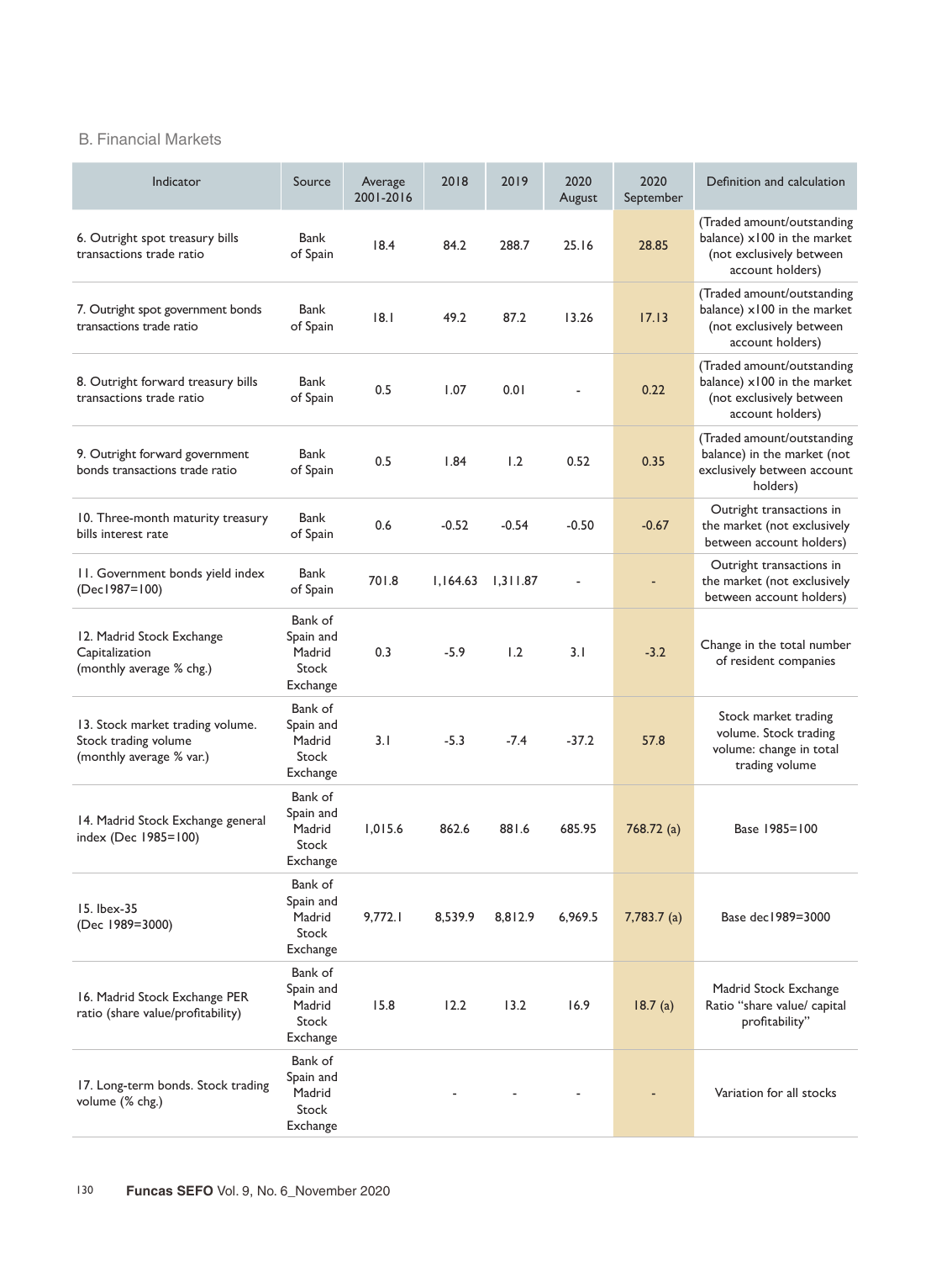#### B. Financial Markets (continued)

| Indicator                                                        | Source                       | Average<br>2001-2016 | 2018                     | 2019    | 2020<br>August | 2020<br>September        | Definition and calculation               |
|------------------------------------------------------------------|------------------------------|----------------------|--------------------------|---------|----------------|--------------------------|------------------------------------------|
| 18. Commercial paper. Trading<br>balance (% chg.)                | Bank<br>of Spain<br>and AIAF |                      | $\overline{\phantom{0}}$ | ٠       | ٠              | $\overline{a}$           | AIAF fixed-income market                 |
| 19. Commercial paper. Three-month<br>interest rate               | Bank<br>of Spain<br>and AIAF |                      | $\overline{\phantom{a}}$ | ٠       | ۰              | $\overline{\phantom{a}}$ | AIAF fixed-income market                 |
| 20. IBEX-35 financial futures<br>concluded transactions (% chg.) | Bank<br>of Spain             | $\overline{1.3}$     | $-6.1$                   | $-14.4$ | $-12.9$        | 22.8                     | IBEX-35 shares concluded<br>transactions |
| 21. IBEX-35 financial options<br>concluded transactions (%chg.)  | Bank<br>of Spain             | 10.3                 | 58.5                     | 30      | $-50$          | 480                      | IBEX-35 shares concluded<br>transactions |

*(a) Last data published: November 15th, 2020.*

*Comment on "Financial Markets": The stock market recovered some ground during the first half of November due to the news on advances in COVID-19*  vaccines. The IBEX-35 went up to 7,784 points, and the General Index of the Madrid Stock Exchange to 769. During September (last month available), there was an increase in transactions with outright spot T-bills to 28.85 and of spot government bonds transactions to 17.13. There was an increase in *Ibex-35 futures of 22.8% and of options of 480%.*

### C. Financial Saving and Debt

| Indicator                                                                                                     | Source           | Average<br>2008-2017 | 2018   | 2019  | 2020<br>QI | 2020<br>O <sub>2</sub> | Definition and calculation                                                                                  |
|---------------------------------------------------------------------------------------------------------------|------------------|----------------------|--------|-------|------------|------------------------|-------------------------------------------------------------------------------------------------------------|
| 22. Net Financial Savings/GDP<br>(National Economy)                                                           | Bank<br>of Spain | $-1.8$               | 2.4    | 2.5   | 2.5        | 1.8                    | Difference between financial<br>assets and financial liabilities<br>flows over GDP                          |
| 23. Net Financial Savings/GDP<br>(Households and non-profit<br>institutions)                                  | Bank<br>of Spain | 1.9                  | 0.1    | 2.2   | 2.0        | 2.7                    | Difference between financial<br>assets and financial liabilities<br>flows over GDP                          |
| 24. Debt in securities (other than<br>shares) and loans/GDP<br>(National Economy)                             | Bank<br>of Spain | 269.1                | 280.7  | 282.0 | 284.7      | 313.9                  | Public debt. non-financial<br>companies debt and<br>households and non-profit<br>institutions debt over GDP |
| 25. Debt in securities (other than<br>shares) and loans/GDP (Households<br>and non-profit institutions)       | Bank<br>of Spain | 64.2                 | 58.9   | 56.9  | 57.0       | 60.6                   | Households and non-profit<br>institutions debt over GDP                                                     |
| 26. Households and non-profit<br>institutions balance: financial assets<br>(quarterly average % chg.)         | Bank<br>of Spain | 0.8                  | $-1.6$ | 5.9   | $-4.5$     | 3.3                    | Total assets percentage<br>change (financial balance)                                                       |
| 27. Households and non-profit<br>institutions balance: financial<br>liabilities<br>(quarterly average % chg.) | Bank<br>of Spain | $-1.4$               | 0.1    | 0.3   | $-0.8$     | 7.7                    | Total liabilities percentage<br>change (financial balance)                                                  |

*Comment on "Financial Savings and Debt": During 2020Q2, the financial savings to GDP in the overall economy increased 1.8% of GDP. There was an increase in the financial savings rate of households of 2.7%. The debt to GDP ratio of the economy reached 313.9%. Finally, there was an increase in the stock of financial assets on households' balance sheets of 3.3%, and of 7.7% in the stock of financial liabilities.*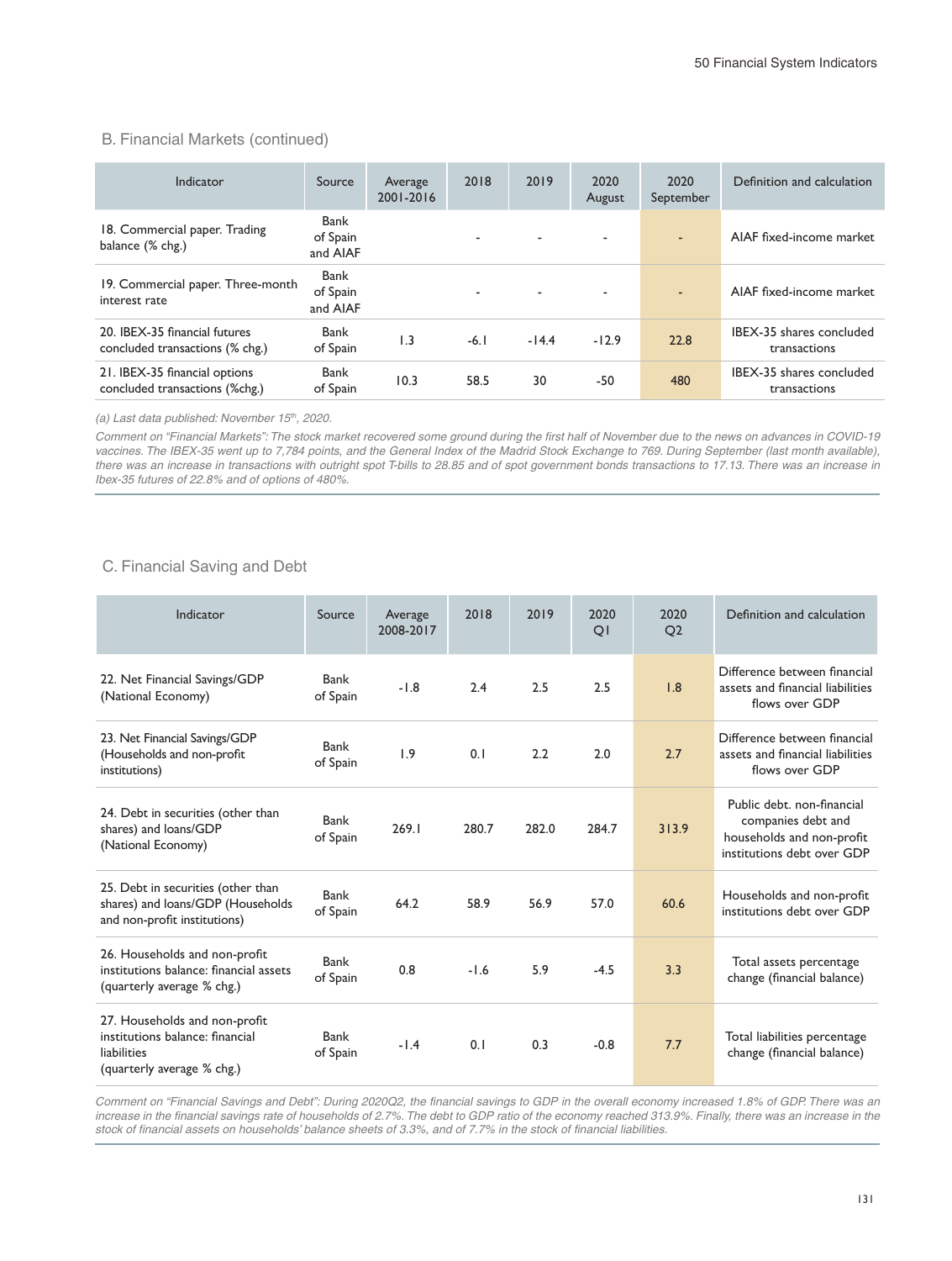## D. Credit institutions. Business Development

| Indicator                                                                                                                                                           | Source           | Average<br>2001-2017 | 2018   | 2019   | 2020<br>July | 2020<br>August | Definition and calculation                                                                                                                                   |
|---------------------------------------------------------------------------------------------------------------------------------------------------------------------|------------------|----------------------|--------|--------|--------------|----------------|--------------------------------------------------------------------------------------------------------------------------------------------------------------|
| 28. Bank lending to other resident<br>sectors (monthly average % var.)                                                                                              | Bank<br>of Spain | 6.1                  | $-4.7$ | 0.2    | $-1.2$       | $-0.3$         | Lending to the private<br>sector percentage change<br>for the sum of banks.<br>savings banks and credit<br>unions.                                           |
| 29. Other resident sectors' deposits<br>in credit institutions<br>(monthly average % var.)                                                                          | Bank<br>of Spain | 7.0                  | 0.7    | 0.3    | $-0.7$       | 0.3            | Deposits percentage change<br>for the sum of banks.<br>savings banks and credit<br>unions.                                                                   |
| 30. Debt securities<br>(monthly average % var.)                                                                                                                     | Bank<br>of Spain | 9.95                 | $-0.9$ | $-0.3$ | $-0.5$       | 0.2            | Asset-side debt securities<br>percentage change for the<br>sum of banks. savings banks<br>and credit unions.                                                 |
| 31. Shares and equity<br>(monthly average % var.)                                                                                                                   | Bank<br>of Spain | 9.3                  | $-8.8$ | 0.5    | $-0.6$       | $-0.1$         | Asset-side equity and shares<br>percentage change for the<br>sum of banks. savings banks<br>and credit unions.                                               |
| 32. Credit institutions. Net position<br>(difference between assets from<br>credit institutions and liabilities<br>with credit institutions) (% of total<br>assets) | Bank<br>of Spain | $-2.2$               | $-0.6$ | $-1.6$ | $-1.8$       | $-1.6$         | Difference between the<br>asset-side and liability-side<br>"Credit System" item as a<br>proxy of the net position<br>in the interbank market<br>(month-end). |
| 33. Doubtful loans<br>(monthly average % var.)                                                                                                                      | Bank<br>of Spain | $-0.3$               | $-2.3$ | $-1.7$ | $-0.2$       | $-0.2$         | Doubtful loans. Percentage<br>change for the sum of<br>banks. savings banks and<br>credit unions.                                                            |
| 34. Assets sold under repurchase<br>(monthly average % var.)                                                                                                        | Bank<br>of Spain | 2.6                  | $-1.4$ | $-1.1$ | $-17.4$      | 9.3            | Liability-side assets<br>sold under repurchase.<br>Percentage change for the<br>sum of banks. savings banks<br>and credit unions.                            |
| 35. Equity capital<br>(monthly average % var.)                                                                                                                      | Bank<br>of Spain | 7.8                  | $-4.1$ | 0.3    | 0.1          | 0.2            | Equity percentage change<br>for the sum of banksn u<br>savings banks and credit<br>unions.                                                                   |

Comment on "Credit institutions. Business Development": The latest available data as of August show a decrease in bank credit to the private sector of *0.3%. Data also show an increase of financial institutions deposit-taking of 0.3%. Holdings of debt securities increased 0.2%. Doubtful loans fell 0.2% compared to the previous month.*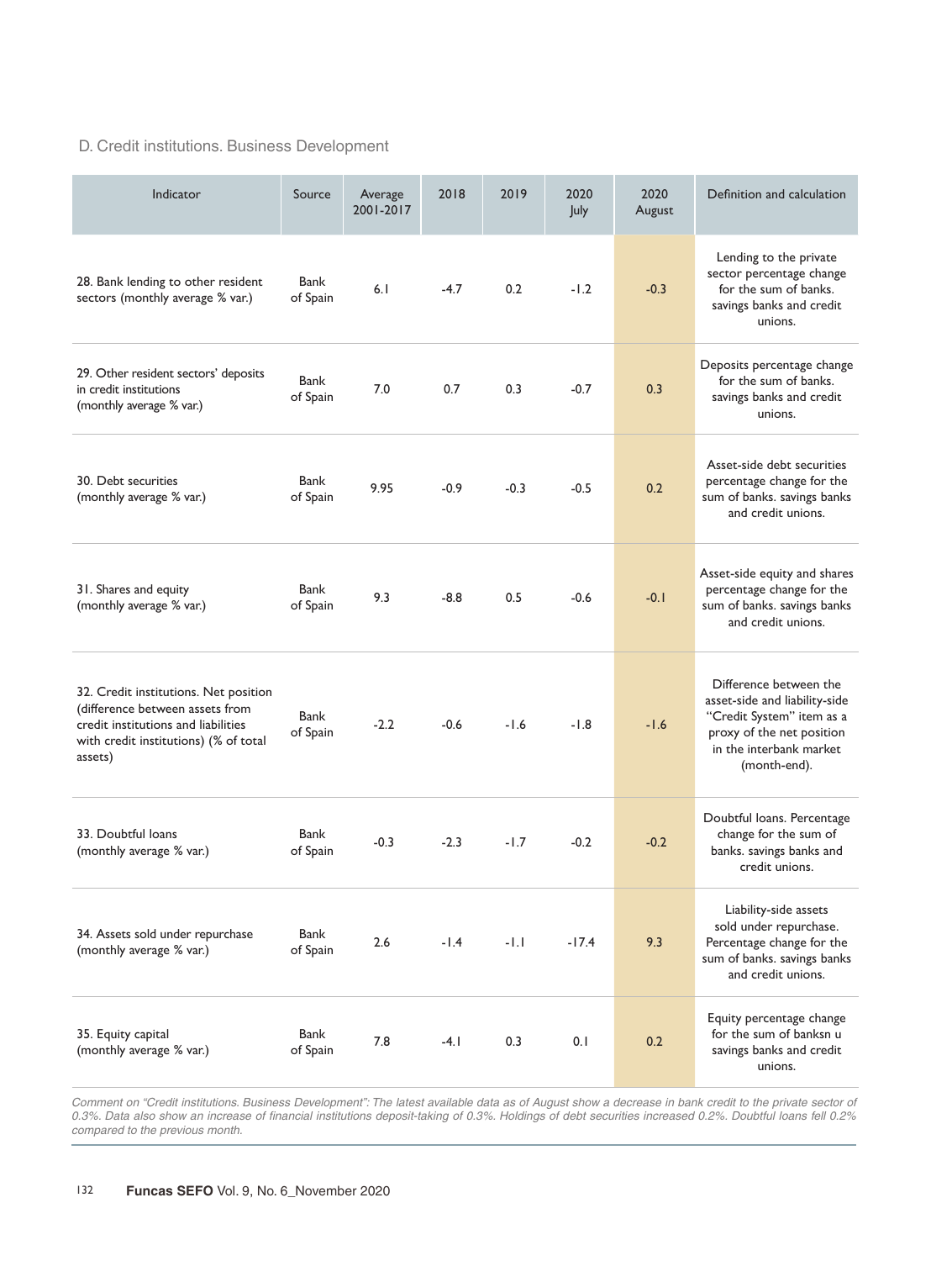#### E. Credit institutions. Market Structure and Eurosystem Refinancing

| Indicator                                                                                                                   | Source           | Average<br>2001-2015 | 2016    | 2017    | 2019<br>December | 2020<br>March | Definition and calculation                                                                     |
|-----------------------------------------------------------------------------------------------------------------------------|------------------|----------------------|---------|---------|------------------|---------------|------------------------------------------------------------------------------------------------|
| 36. Number of Spanish credit<br>institutions                                                                                | Bank<br>of Spain | 194                  | 124     | 122     | 113              | 113           | Total number of banks,<br>savings banks and credit<br>unions operating in Spanish<br>territory |
| 37. Number of foreign credit<br>institutions operating in Spain                                                             | Bank<br>of Spain | 75                   | 82      | 83      | 81               | 79            | Total number of foreign<br>credit institutions operating<br>in Spanish territory               |
| 38. Number of employees                                                                                                     | Bank<br>of Spain | 246.618              | 189,280 | 187,472 | 176,838(a)       | ٠             | Total number of employees<br>in the banking sector                                             |
| 39. Number of branches                                                                                                      | Bank<br>of Spain | 40.047               | 28.643  | 27,320  | 23.565           | 23.341        | Total number of branches in<br>the banking sector                                              |
| 40. Recourse to the Eurosystem:<br>long term (total Eurozone financial<br>institutions) (Euro millions)                     | Bank<br>of Spain | 318.141              | 527.317 | 762.540 | 688,007          | I,752,889 (b) | Open market operations<br>and ECB standing facilities.<br>Eurozone total                       |
| 41. Recourse to the Eurosystem:<br>long term (total Spanish financial<br>institutions) (Euro millions)                      | Bank<br>of Spain | 65,106               | 138,455 | 170,445 | 142,966          | 260,661(b)    | Open market operations<br>and ECB standing facilities.<br>Spain total                          |
| 42. Recourse to the Eurosystem<br>(total Spanish financial institutions):<br>main refinancing operations (Euro<br>millions) | Bank<br>of Spain | 20,270               | 1.408   | 96      | $\overline{2}$   | 3(b)          | Open market operations:<br>main long term refinancing<br>operations. Spain total               |

*(a) Last data published: December 2018.*

*(b) Last data published: September 2020.*

Comment on "Credit institutions. Market Structure and Eurosystem Refinancing": In September 2020, recourse to Eurosystem funding by Spanish credit *institutions reached 260.6 billion euros.* 

*MEMO ITEM: From January 2015, the ECB also offers information on the asset purchase programs. The amount borrowed by Spanish banks in these programs reached 444 billion euros in September 2020, and 3.4 trillion euros for the entire Eurozone banking system.*

F. Credit institutions. Efficiency and Productivity, Risk and Profitability

| Indicator                                                       | Source           | Average<br>2000-2017 | 2018      | 2019      | 2020<br>QI | 2020<br>Q <sub>2</sub> | Definition and calculation                                                                                                           |
|-----------------------------------------------------------------|------------------|----------------------|-----------|-----------|------------|------------------------|--------------------------------------------------------------------------------------------------------------------------------------|
| 43. "Operating expenses/gross<br>operating income" ratio        | Bank<br>of Spain | 48.8                 | 54.39     | 53.30     | 56.92      | 64.03                  | Operational efficiency<br>indicator. Numerator and<br>denominator are obtained<br>directly from credit<br>institutions' P&L accounts |
| 44. "Customer deposits/<br>employees" ratio<br>(Euro thousands) | Bank<br>of Spain | 3.911.03             | 9.461.19  | 9.574.38  | 10.040.37  | 10.952.96              | Productivity indicator<br>(business by employee)                                                                                     |
| 45. "Customer deposits/<br>branches" ratio<br>(Euro thousands)  | Bank<br>of Spain | 24.735.07            | 68.190.72 | 74,450.04 | 78.602.17  | 85,243.93              | Productivity indicator<br>(business by branch)                                                                                       |